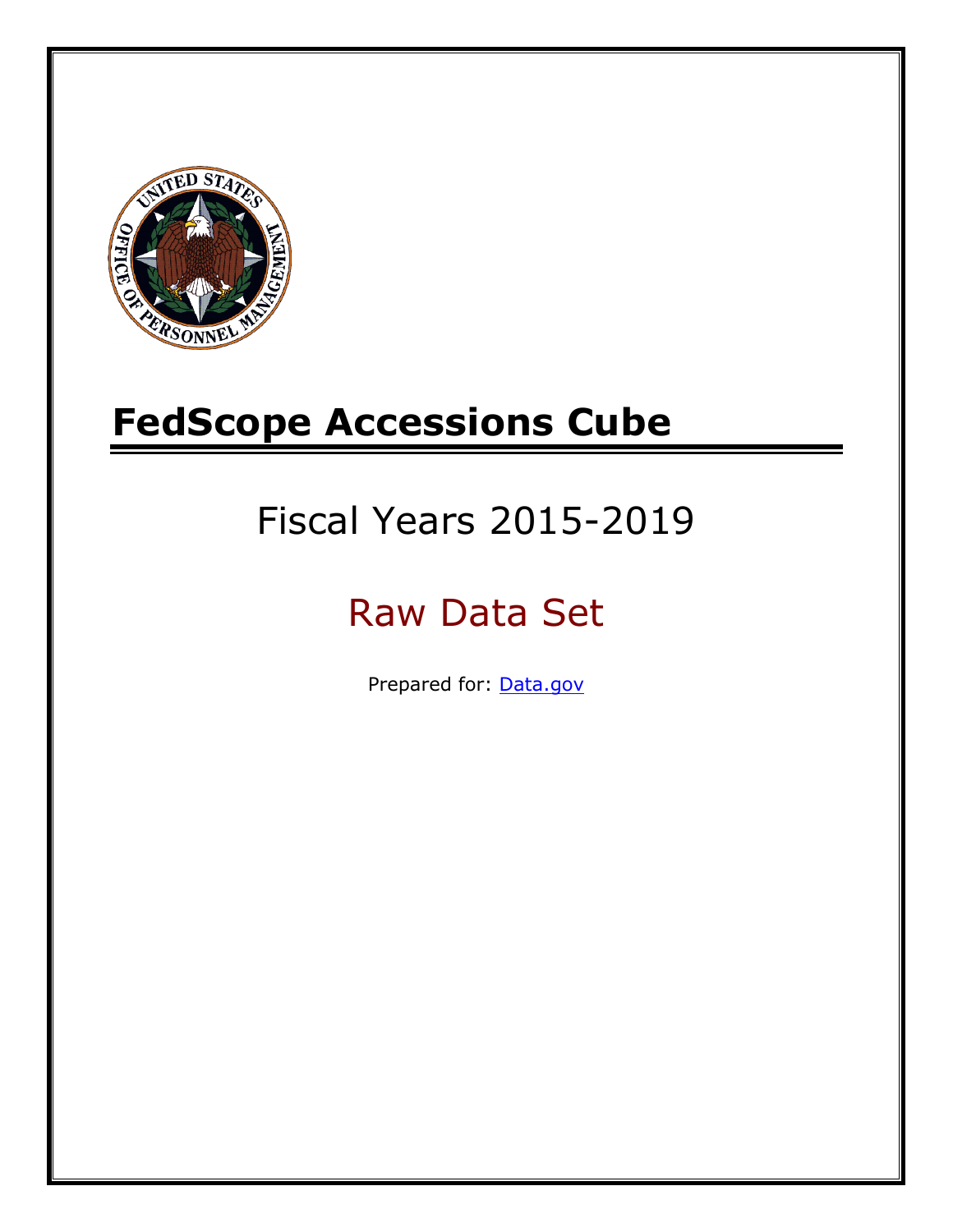

# **Table of Contents**

| $\mathbf{1}$   | <b>OVERVIEW</b>                                 | 3              |
|----------------|-------------------------------------------------|----------------|
| 1.1            | Purpose                                         |                |
| 1.2            | <b>Scope</b>                                    |                |
| $\overline{2}$ | <b>RAW DATA SET FILE</b>                        |                |
| 2.1            | <b>ACCDATA</b>                                  |                |
| 3              | <b>DIMENSION TRANSLATIONS FILES</b>             | 33335556       |
| 3.1            | Agency                                          |                |
| 3.2            | <b>Accession</b>                                |                |
| 3.3            | Date                                            |                |
| 3.4            | Age                                             | 6              |
| 3.5            | <b>General Schedule &amp; Equivalent Grade</b>  | $\overline{7}$ |
| 3.6            | <b>Length of Service</b>                        | 8              |
| 3.7            | Location                                        | 8              |
| 3.8            | Occupation                                      | 9              |
| 3.9            | <b>Occupation Category</b>                      | 9              |
|                | 3.10 Pay Plan & Grade                           | 10             |
|                | 3.11 Salary Level                               | 10             |
|                | 3.12 Type of Appointment                        | 11             |
|                | 3.13 Work Schedule                              | 11             |
|                | 3.14 Count                                      | 12             |
|                | 3.15 Average Salary                             | 12             |
|                | 3.16 Average Length of Service                  | 12             |
| 4              | <b>DATA DEFINITIONS</b>                         | 13             |
| 4.1            | Agency                                          | 13             |
| 4.2            | <b>Accessions</b>                               | 13             |
| 4.3            | Date                                            | 14             |
| 4.4            | Age                                             | 14             |
| 4.5            | <b>General Schedule &amp; Equivalent Grade</b>  | 14             |
| 4.6            | <b>Length of Service</b>                        | 15             |
| 4.7            | Location                                        | 15             |
| 4.8            | Occupation                                      | 15             |
| 4.9            | <b>Occupation Category</b>                      | 15             |
| 4.10           | Pay Plan & Grade                                | 15             |
|                | 4.11 Salary Level                               | 15             |
|                | 4.12 Type of Appointment                        | 16             |
|                | 4.13 Work Schedule                              | 16             |
|                | 4.14 Count                                      | 16             |
|                | 4.15 Average Salary                             | 16             |
|                | 4.16 Average Length of Service                  | 16             |
| 5              | <b>APPENDIX</b>                                 | 17             |
|                | Source: FedScope (http://www.fedscope.opm.gov/) | $\mathbf{1}$   |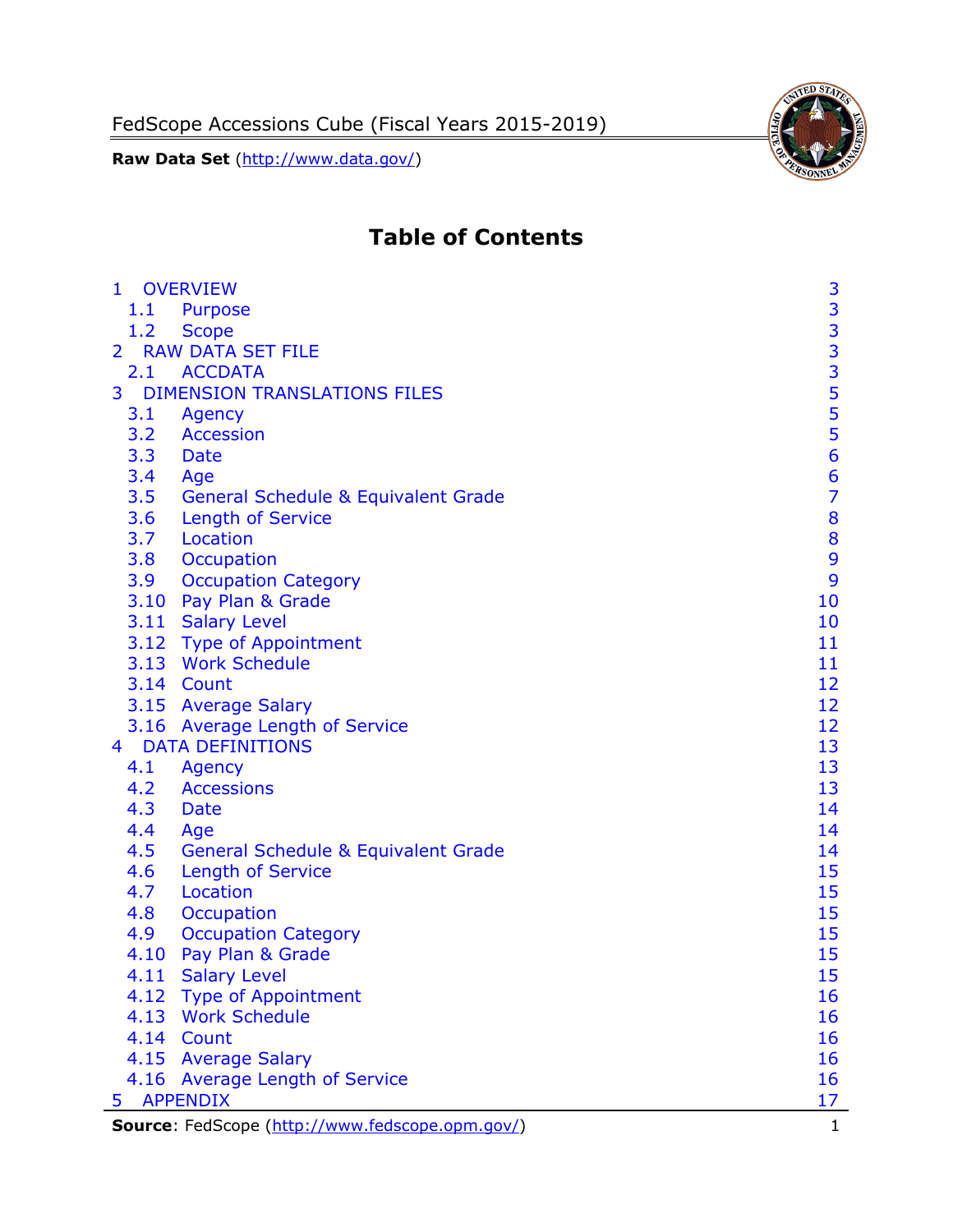

5.2 [FedScope General Public Web Site](#page-17-2)

## **Listing of Tables**

| Table 2.1: ACCDATA.TXT Record Layout   | 4  |
|----------------------------------------|----|
| Table 3.1: DTagy.txt Record Layout     | 5  |
| Table 3.2: DTacc.txt Record Layout     | 5  |
| Table 3.3: DTefdate.txt Record Layout  | 6  |
| Table 3.4: DTagelvl.txt Record Layout  | 6  |
| Table 3.5: DTgsegrd.txt Record Layout  | 7  |
| Table 3.6: DTloslvl.txt Record Layout  | 8  |
| Table 3.7: DTloc.txt Record Layout     | 8  |
| Table 3.8: DTocc.txt Record Layout     | 9  |
| Table 3.9: DTpatco.txt Record Layout   | 9  |
| Table 3.10: DTppgrd.txt Record Layout  | 10 |
| Table 3.11: DTsallvl.txt Record Layout | 10 |
| Table 3.12: DTtoa.txt Record Layout    | 11 |
| Table 3.13: DTwrksch.txt Record Layout | 11 |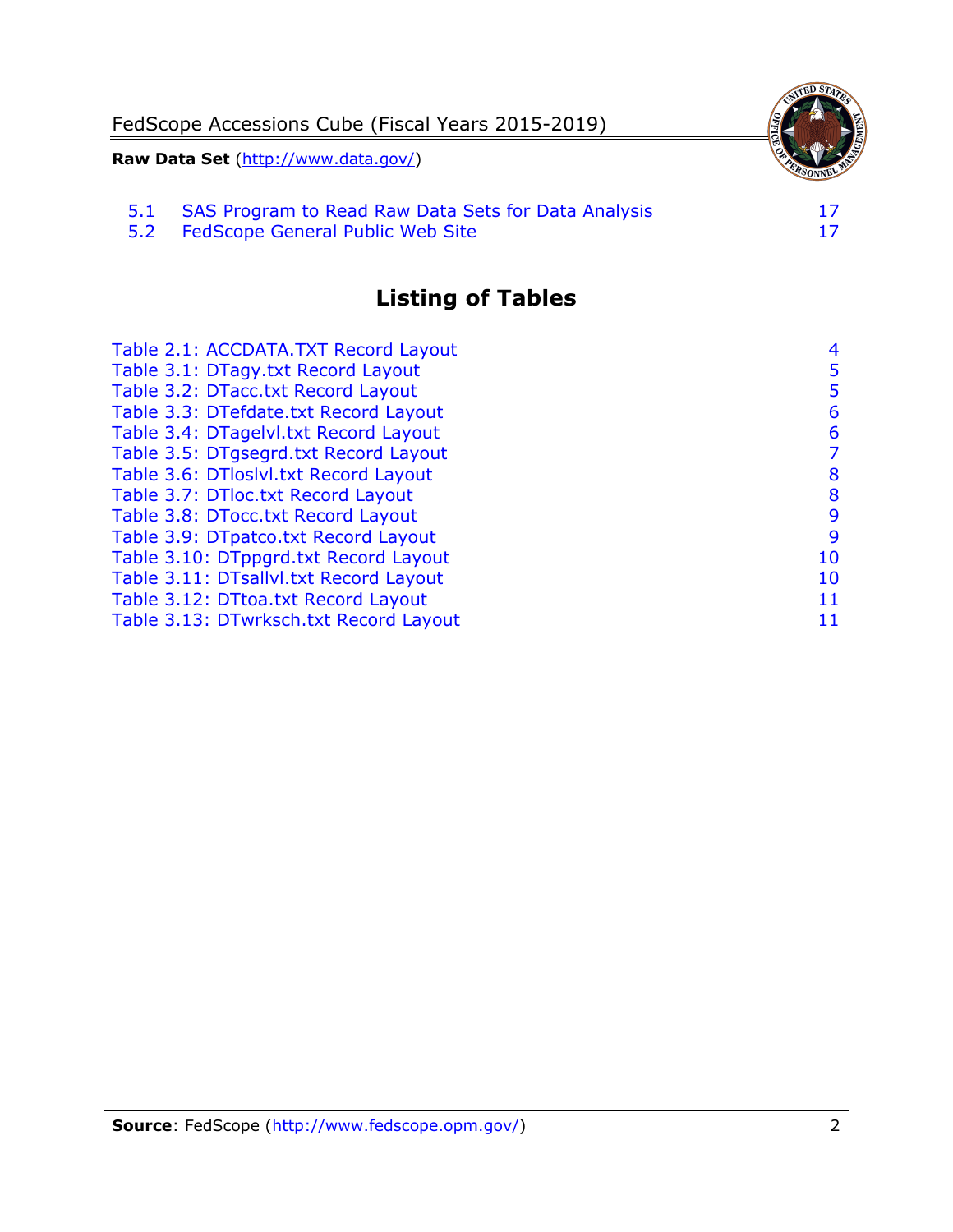<span id="page-3-0"></span>

#### <span id="page-3-1"></span>*1.1 Purpose*

The purpose of this raw data set is to increase public access to high value, machine readable datasets generated by the U.S. Office of Personnel Management. The FedScope Accessions Cube data sets are available via [Data.gov.](http://www.data.gov/)

#### <span id="page-3-2"></span>*1.2 Scope*

The scope of this raw data set includes all data elements used in the creation of the FedScope Accessions Cube [\(http://www.fedscope.opm.gov/\)](http://www.fedscope.opm.gov/). **NOTE**: Starting in FY 2010, the OPM Statistical Data Mart (SDM) is the source for all FedScope data. The SDM is processed data from the Enterprise Human Resources Integration (EHRI) data warehouse. Data is processed on a quarterly basis (i.e. March, June, September and December).

## <span id="page-3-3"></span>**2 RAW DATA SET FILE**

## <span id="page-3-4"></span>*2.1 ACCDATA*

This "**delimited**" (comma separated value (**CSV**)) raw data set provides the actual number of personnel actions ("Transfer-Ins" and "New Hires") that have taken place within Fiscal Years 2015-2019. Each column value is separated by a "**comma**" from the next column's value and each row starts a new record. Each record contains 17 data elements. The record layout for ACCDATA.TXT is depicted in [Table 2.1](#page-4-0) below:

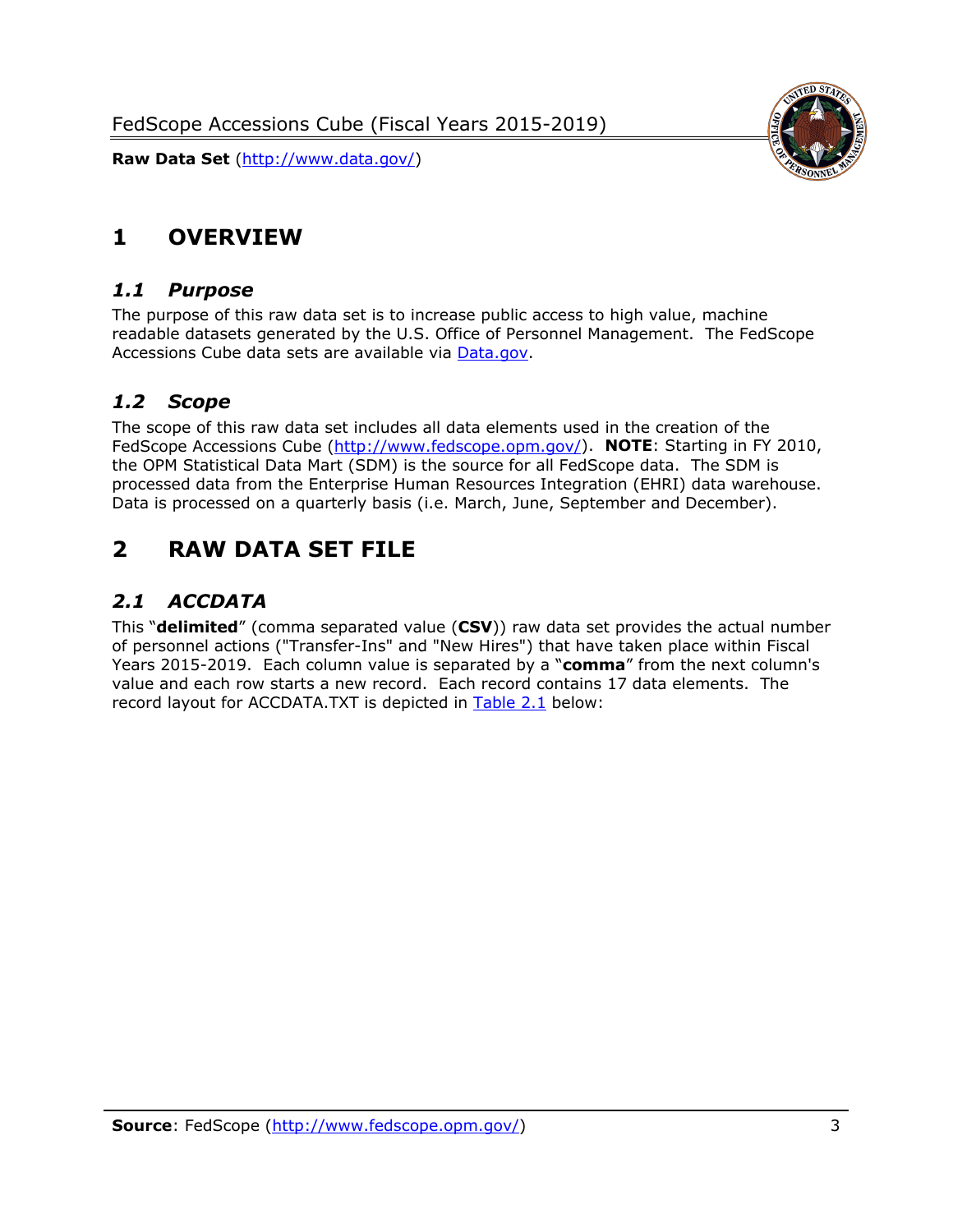

<span id="page-4-0"></span>

| <b>Data</b><br><b>Column</b> | <b>DATA ELEMENT NAME</b>            | <b>CSV</b><br><b>Column</b><br><b>Name</b> | <b>CSV</b><br><b>Column</b><br><b>Format</b> |
|------------------------------|-------------------------------------|--------------------------------------------|----------------------------------------------|
|                              | Agency                              | <b>AGYSUB</b>                              | <b>TEXT</b>                                  |
| $\overline{2}$               | Accession                           | <b>ACC</b>                                 | <b>TEXT</b>                                  |
| 3                            | Date                                | <b>EFDATE</b>                              | <b>TEXT</b>                                  |
| 4                            | Age                                 | <b>AGELVL</b>                              | <b>TEXT</b>                                  |
| 5                            | General Schedule & Equivalent Grade | <b>GSEGRD</b>                              | <b>TEXT</b>                                  |
| 6                            | Length of Service                   | <b>LOSLVL</b>                              | <b>TEXT</b>                                  |
| 7                            | Location                            | <b>LOC</b>                                 | TEXT                                         |
| 8                            | Occupation                          | <b>OCC</b>                                 | <b>TEXT</b>                                  |
| 9                            | Occupation Category                 | <b>PATCO</b>                               | <b>TEXT</b>                                  |
| 10                           | Pay Plan & Grade                    | <b>PPGRD</b>                               | TEXT                                         |
| 11                           | Salary Level                        | <b>SALLVL</b>                              | <b>TEXT</b>                                  |
| 12                           | Type of Appointment                 | <b>TOA</b>                                 | <b>TEXT</b>                                  |
| 13                           | Work Schedule                       | <b>WORKSCH</b>                             | <b>TEXT</b>                                  |
| 14                           | Count                               | <b>COUNT</b>                               | <b>NUMERIC</b>                               |
| 15                           | Average Salary                      | <b>SALARY</b>                              | <b>NUMERIC</b>                               |
| 16                           | Average Length of Service           | <b>LOS</b>                                 | <b>NUMERIC</b>                               |
|                              | <b>Total Records: 1,278,187</b>     |                                            |                                              |

#### **Table 2.1: ACCDATA.TXT Record Layout**

**NOTE**: If importing this table (data set) into Excel, change the "column data format" for columns 1-13 from "General" to "Text". Columns 14-16 can be imported as "General" data format. In Excel, the "General" data format converts numeric values to numbers. Columns 1-13 are TEXT fields; Columns 14-16 are NUMERIC fields.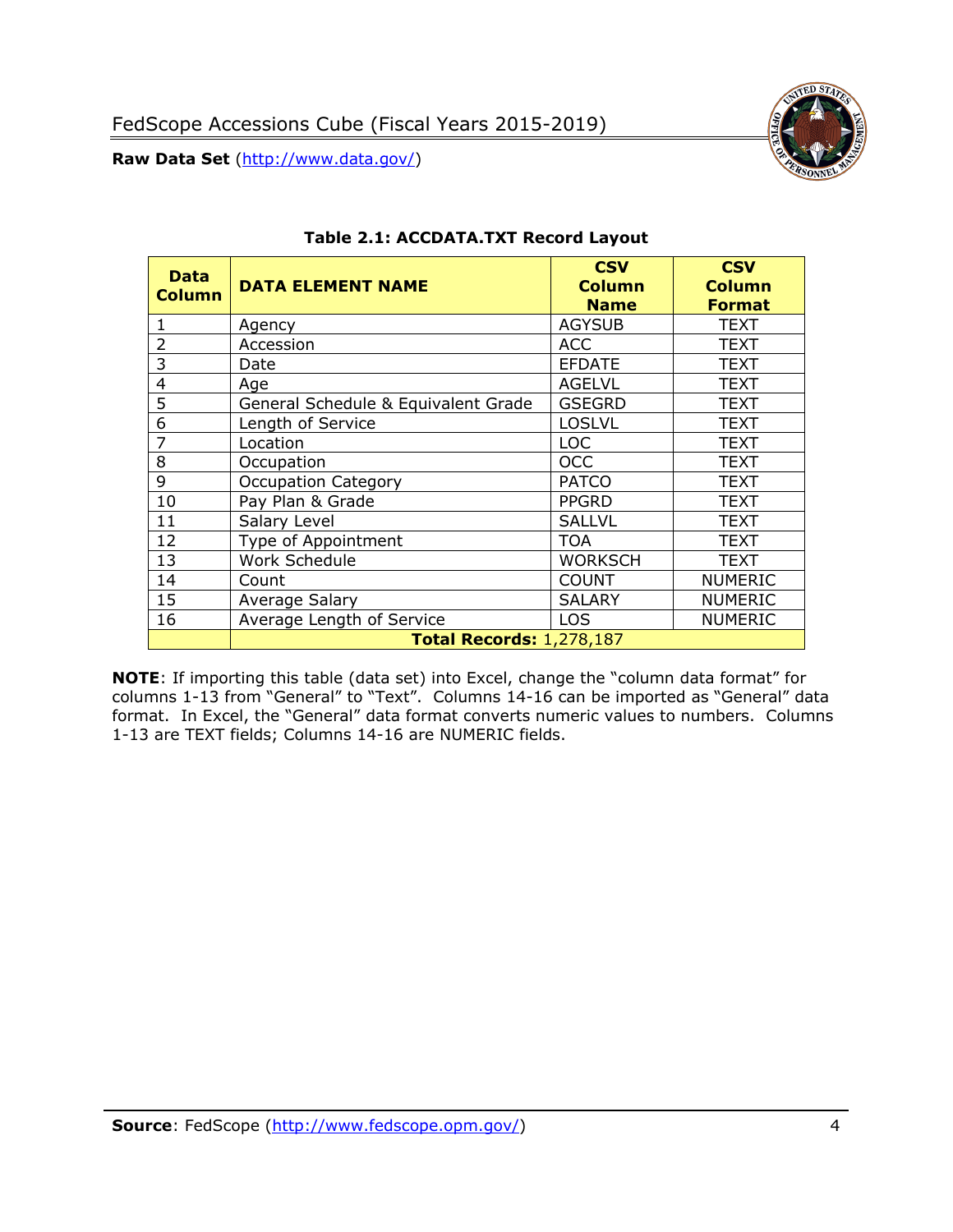

# <span id="page-5-0"></span>**3 DIMENSION TRANSLATIONS FILES**

#### <span id="page-5-1"></span>*3.1 Agency*

This "**delimited**" (comma separated value (**CSV**)) data file provides translations for the agency data element contained in the accessions data file (ACCDATA.TXT). See [Table 2.1.](#page-4-0) Each column value is separated by a "**comma**" from the next column's value and each row starts a new record. Each record contains 6 data elements. The record layout for DTagy.txt is depicted in [Table 3.1](#page-5-3) below:

<span id="page-5-3"></span>

| <b>Data</b><br><b>Column</b> | <b>DATA ELEMENT NAME</b>       | <b>CSV</b><br><b>Column</b><br><b>Name</b> | <b>CSV</b><br><b>Column</b><br><b>Format</b> |  |
|------------------------------|--------------------------------|--------------------------------------------|----------------------------------------------|--|
|                              | Agency Type                    | <b>AGYTYP</b>                              | <b>TEXT</b>                                  |  |
| 2                            | <b>Agency Type Translation</b> | <b>AGYTYPT</b>                             | <b>TEXT</b>                                  |  |
| 3                            | Agency                         | AGY                                        | <b>TEXT</b>                                  |  |
| 4                            | <b>Agency Translation</b>      | <b>AGYT</b>                                | <b>TEXT</b>                                  |  |
| 5                            | Agency Sub element             | <b>AGYSUB</b>                              | <b>TEXT</b>                                  |  |
| 6                            | Agency Sub element Translation | <b>AGYSUBT</b>                             | <b>TEXT</b>                                  |  |
| <b>Total Records: 566</b>    |                                |                                            |                                              |  |

#### **Table 3.1: DTagy.txt Record Layout**

**NOTE**: If importing this table (data set) into Excel, change the "column data format" for columns 1-6 from "General" to "Text".

#### <span id="page-5-2"></span>*3.2 Accession*

This "**delimited**" (comma separated value (**CSV**)) data file provides translations for the accession data element contained in the accessions data file (ACCDATA.TXT). See [Table](#page-4-0)  [2.1.](#page-4-0) Each column value is separated by a "**comma**" from the next column's value and each row starts a new record. Each record contains 2 data elements. The record layout for DTacc.txt is depicted in [Table 3.2](#page-5-4) below:

|  |  |  |  |  | <b>Table 3.2: DTacc.txt Record Layout</b> |
|--|--|--|--|--|-------------------------------------------|
|--|--|--|--|--|-------------------------------------------|

<span id="page-5-4"></span>

| <b>Data</b><br><b>Column</b> | <b>DATA ELEMENT NAME</b>     | <b>CSV</b><br><b>Column</b><br><b>Name</b> | <b>CSV</b><br><b>Column</b><br><b>Format</b> |
|------------------------------|------------------------------|--------------------------------------------|----------------------------------------------|
|                              | Accession                    | ACC                                        | TFXT                                         |
|                              | <b>Accession Translation</b> | ACCT                                       | TFXT                                         |
| <b>Total Records: 5</b>      |                              |                                            |                                              |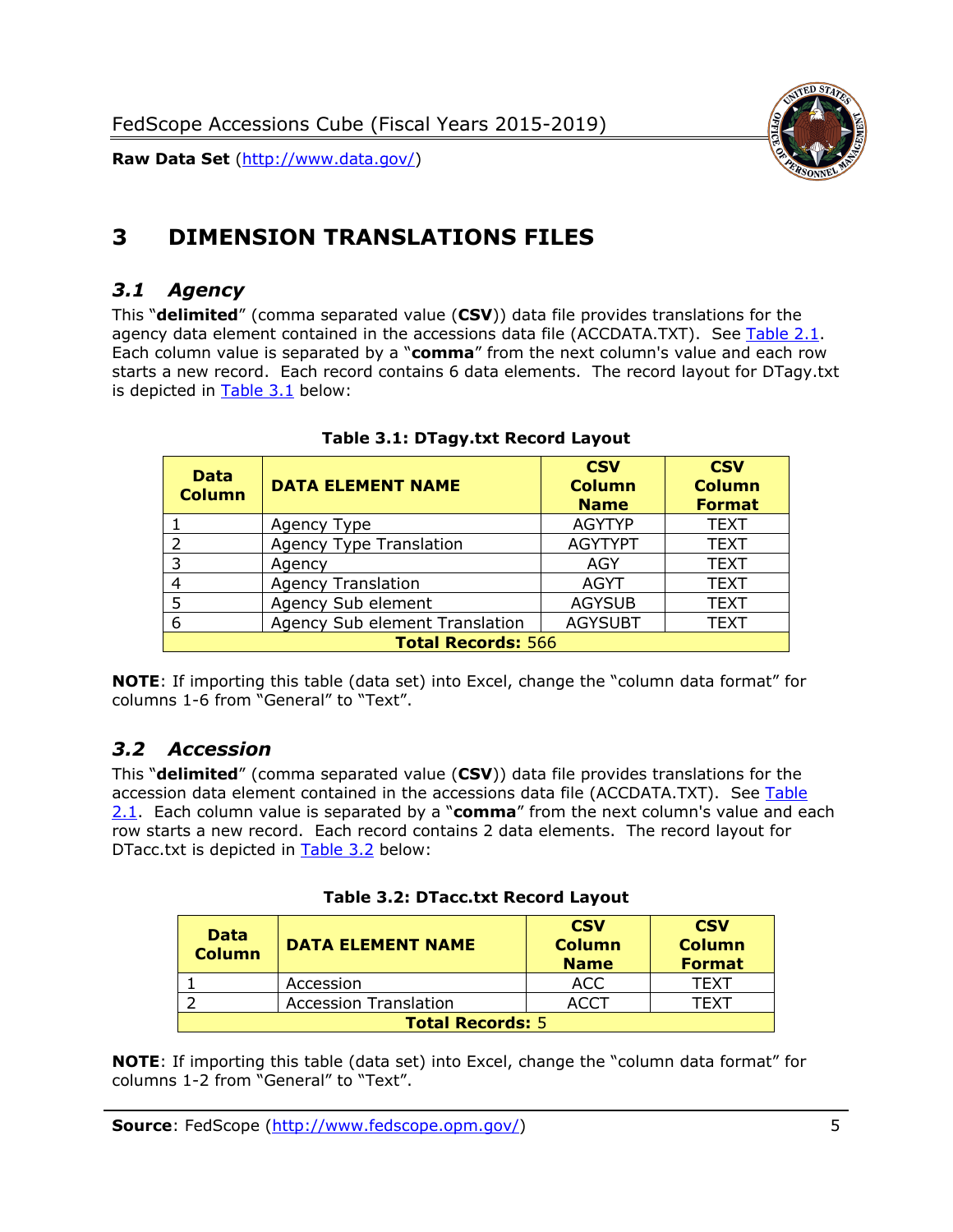

### <span id="page-6-0"></span>*3.3 Date*

This "**delimited**" (comma separated value (**CSV**)) data file provides translations for the date data element contained in the accessions data file (ACCDATA.TXT). See [Table 2.1.](#page-4-0) Each column value is separated by a "**comma**" from the next column's value and each row starts a new record. Each record contains 4 data elements. The record layout for DTefdate.txt is depicted in [Table 3.3](#page-6-2) below:

<span id="page-6-2"></span>

| <b>Data</b><br><b>Column</b> | <b>DATA ELEMENT NAME</b>       | <b>CSV</b><br><b>Column</b><br><b>Name</b> | <b>CSV</b><br><b>Column</b><br><b>Format</b> |
|------------------------------|--------------------------------|--------------------------------------------|----------------------------------------------|
|                              | <b>Fiscal Year</b>             | FY                                         | <b>TEXT</b>                                  |
| フ                            | <b>Fiscal Year Translation</b> | <b>FYT</b>                                 | <b>TEXT</b>                                  |
| 3                            | Quarter                        | <b>QTR</b>                                 | <b>TEXT</b>                                  |
|                              | <b>Quarter Translation</b>     | <b>QTRT</b>                                | <b>TEXT</b>                                  |
| 5                            | Date                           | <b>EFDATE</b>                              | <b>TEXT</b>                                  |
| 6                            | Date Translation               | <b>EFDATET</b>                             | TEXT                                         |
| <b>Total Records: 60</b>     |                                |                                            |                                              |

#### **Table 3.3: DTefdate.txt Record Layout**

**NOTE**: If importing this table (data set) into Excel, change the "column data format" for columns 1-4 from "General" to "Text".

## <span id="page-6-1"></span>*3.4 Age*

This "**delimited**" (comma separated value (**CSV**)) data file provides translations for the age data element contained in the accessions data file (ACCDATA.TXT). See [Table 2.1.](#page-4-0) Each column value is separated by a "**comma**" from the next column's value and each row starts a new record. Each record contains 2 data elements. The record layout for DTagelvl.txt is depicted in [Table 3.4](#page-6-3) below:

<span id="page-6-3"></span>

| <b>Data</b><br><b>Column</b> | <b>DATA ELEMENT NAME</b> | <b>CSV</b><br><b>Column</b><br><b>Name</b> | <b>CSV</b><br><b>Column</b><br><b>Format</b> |
|------------------------------|--------------------------|--------------------------------------------|----------------------------------------------|
|                              | Age                      | <b>AGELVL</b>                              | <b>TFXT</b>                                  |
|                              | <b>Age Translation</b>   | <b>AGELVLT</b>                             | TFXT                                         |
| <b>Total Records: 12</b>     |                          |                                            |                                              |

#### **Table 3.4: DTagelvl.txt Record Layout**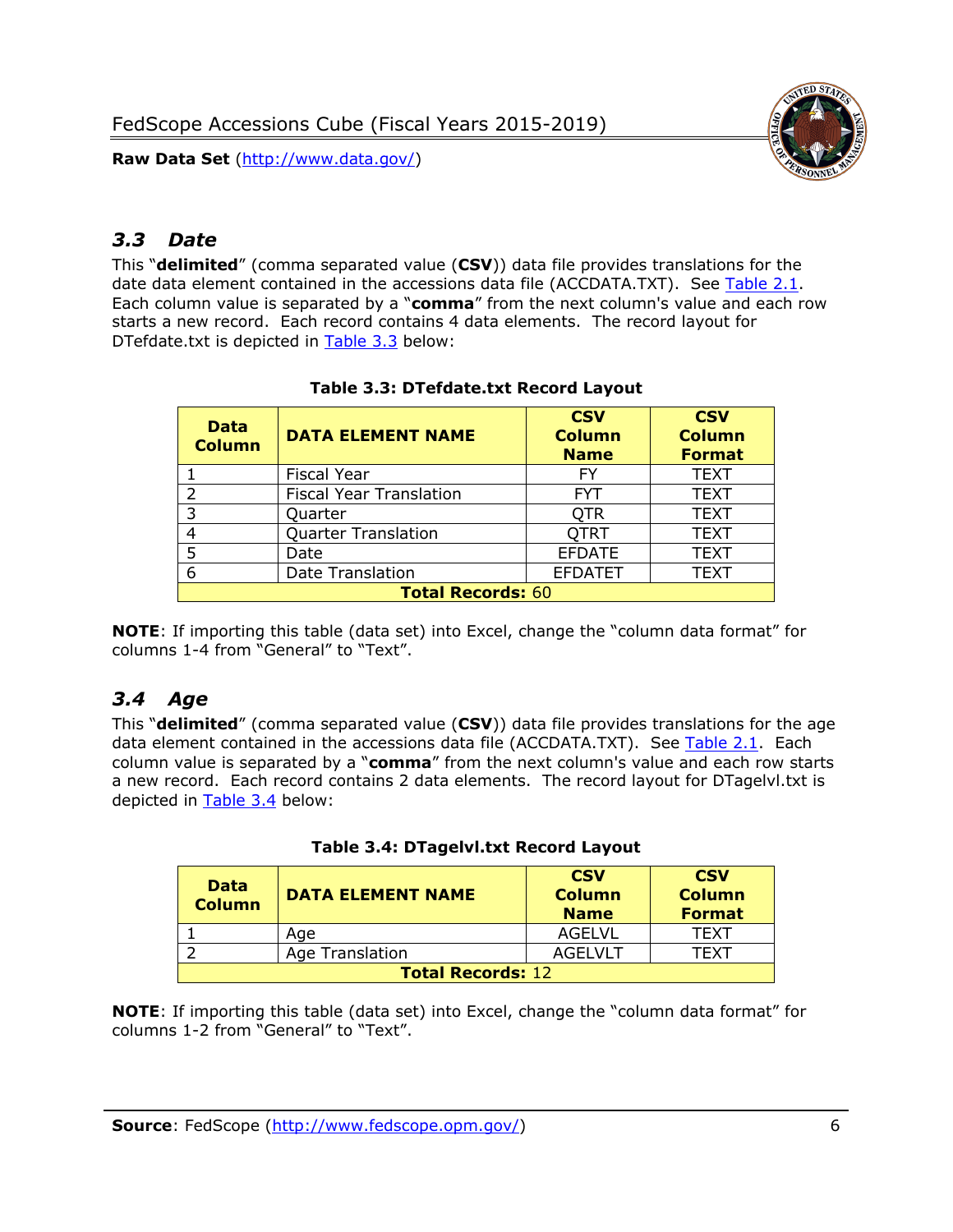

## <span id="page-7-0"></span>*3.5 General Schedule & Equivalent Grade*

This "**delimited**" (comma separated value (**CSV**)) data file provides translations for the general schedule & equivalent grade data element contained in the accessions data file (ACCDATA.TXT). See [Table 2.1.](#page-4-0) Each column value is separated by a "**comma**" from the next column's value and each row starts a new record. Each record contains 1 data element. The record layout for DTgsegrd.txt is depicted in [Table 3.5](#page-7-1) below:

#### **Table 3.5: DTgsegrd.txt Record Layout**

<span id="page-7-1"></span>

| <b>Data</b><br><b>Column</b> | <b>DATA ELEMENT NAME</b>            | <b>CSV</b><br><b>Column</b><br><b>Name</b> | <b>CSV</b><br><b>Column</b><br><b>Format</b> |  |  |
|------------------------------|-------------------------------------|--------------------------------------------|----------------------------------------------|--|--|
|                              | General Schedule & Equivalent Grade | GSEGRD                                     | TFXT                                         |  |  |
| <b>Total Records: 17</b>     |                                     |                                            |                                              |  |  |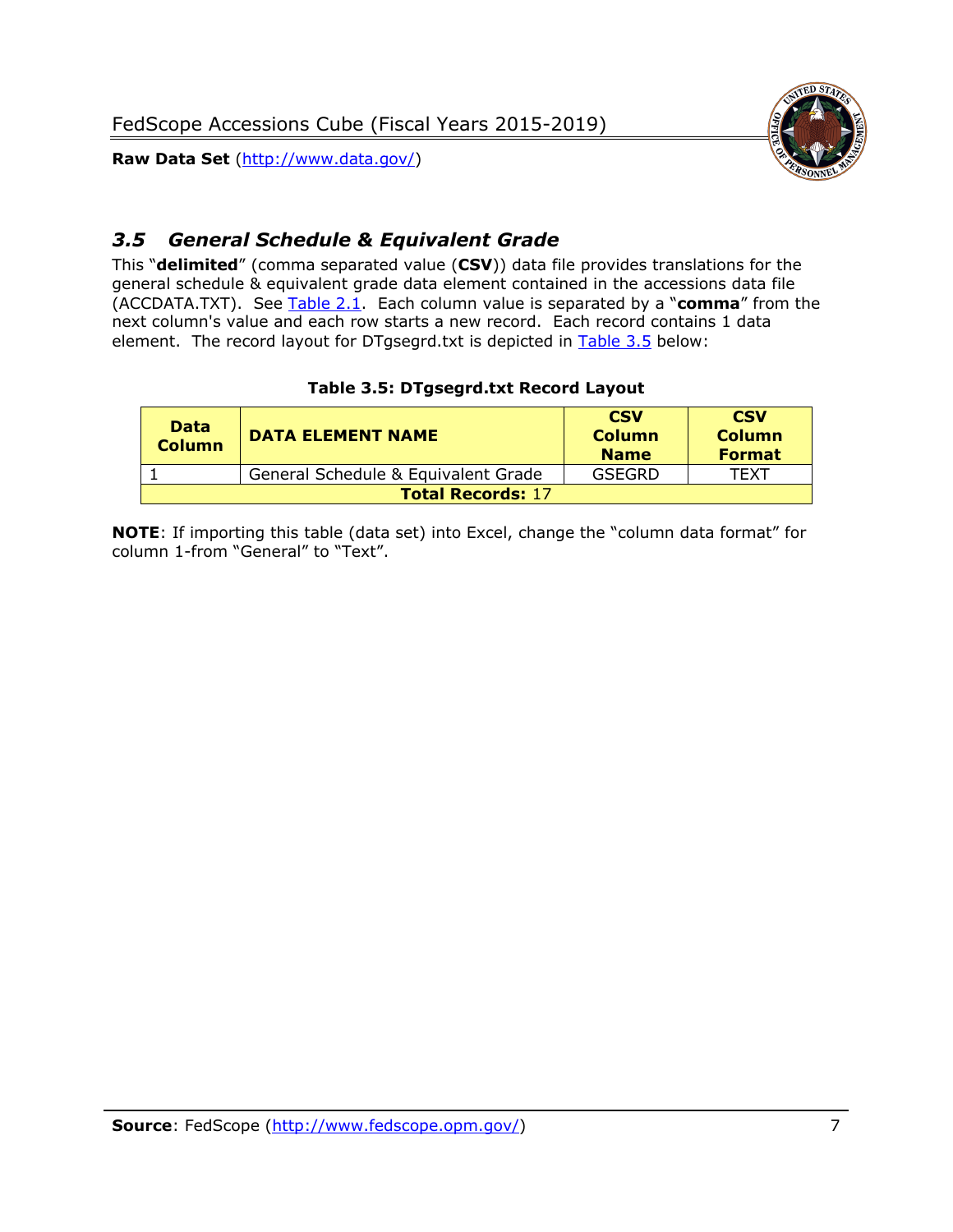

## <span id="page-8-0"></span>*3.6 Length of Service*

This "**delimited**" (comma separated value (**CSV**)) data file provides translations for the length of service data element contained in the accessions data file (ACCDATA.TXT). See [Table 2.1.](#page-4-0) Each column value is separated by a "**comma**" from the next column's value and each row starts a new record. Each record contains 2 data elements. The record layout for DTloslvl.txt is depicted in [Table 3.6](#page-8-2) below:

#### **Table 3.6: DTloslvl.txt Record Layout**

<span id="page-8-2"></span>

| <b>Data</b><br><b>Column</b> | <b>DATA ELEMENT NAME</b>      | <b>CSV</b><br><b>Column</b><br><b>Name</b> | <b>CSV</b><br><b>Column</b><br><b>Format</b> |  |
|------------------------------|-------------------------------|--------------------------------------------|----------------------------------------------|--|
|                              | Length of Service             | <b>LOSLVL</b>                              | TFXT                                         |  |
|                              | Length of Service Translation | LOSLVLT                                    | TFXT                                         |  |
| <b>Total Records: 11</b>     |                               |                                            |                                              |  |

**NOTE**: If importing this table (data set) into Excel, change the "column data format" for columns 1-2 from "General" to "Text".

#### <span id="page-8-1"></span>*3.7 Location*

This "**delimited**" (comma separated value (**CSV**)) data file provides translations for the location data element contained in the accessions data file (ACCDATA.TXT). See [Table 2.1.](#page-4-0) Each column value is separated by a "**comma**" from the next column's value and each row starts a new record. Each record contains 4 data elements. The record layout for DTloc.txt is depicted in [Table 3.7](#page-8-3) below:

<span id="page-8-3"></span>

| <b>Data</b><br><b>Column</b> | <b>DATA ELEMENT NAME</b>         | <b>CSV</b><br><b>Column</b><br><b>Name</b> | <b>CSV</b><br><b>Column</b><br><b>Format</b> |
|------------------------------|----------------------------------|--------------------------------------------|----------------------------------------------|
|                              | Location Type                    | <b>LOCTYP</b>                              | <b>TEXT</b>                                  |
|                              | Location Type Translation        | <b>LOCTYPT</b>                             | <b>TEXT</b>                                  |
|                              | State/Country                    | <b>LOC</b>                                 | <b>TEXT</b>                                  |
|                              | <b>State/Country Translation</b> | LOCT                                       | <b>TEXT</b>                                  |
| <b>Total Records: 211</b>    |                                  |                                            |                                              |

#### **Table 3.7: DTloc.txt Record Layout**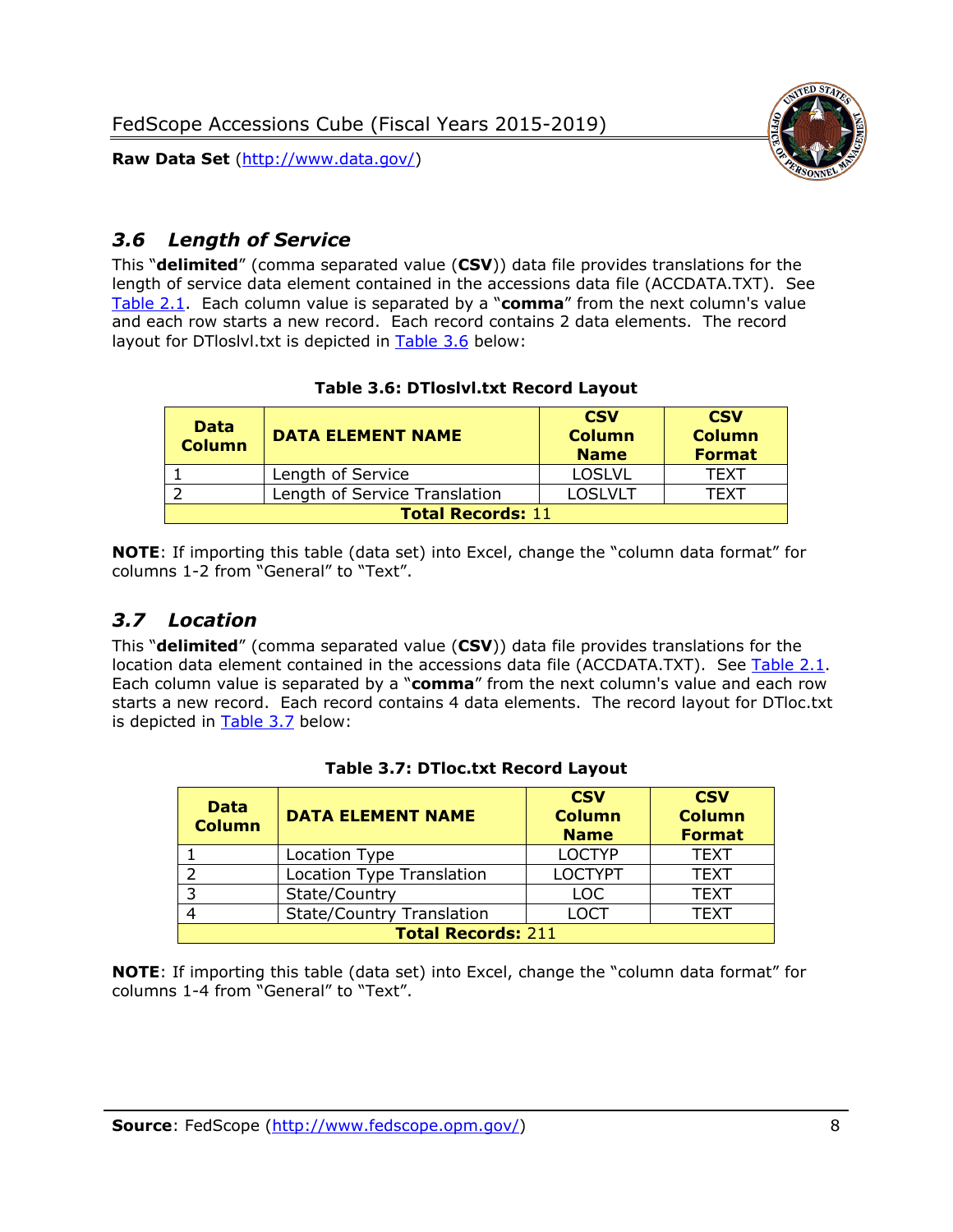



## <span id="page-9-0"></span>*3.8 Occupation*

This "**delimited**" (comma separated value (**CSV**)) data file provides translations for the occupation data element contained in the accessions data file (ACCDATA.TXT). See [Table](#page-4-0)  [2.1.](#page-4-0) Each column value is separated by a "**comma**" from the next column's value and each row starts a new record. Each record contains 6 data elements. The record layout for DTocc.txt is depicted in [Table 3.8](#page-9-2) below:

<span id="page-9-2"></span>

| <b>Data</b><br><b>Column</b> | <b>DATA ELEMENT NAME</b>             | <b>CSV</b><br><b>Column</b><br><b>Name</b> | <b>CSV</b><br><b>Column</b><br><b>Format</b> |  |
|------------------------------|--------------------------------------|--------------------------------------------|----------------------------------------------|--|
|                              | Occupation Type                      | <b>OCCTYP</b>                              | <b>TEXT</b>                                  |  |
|                              | <b>Occupation Type Translation</b>   | <b>OCCTYPT</b>                             | <b>TEXT</b>                                  |  |
|                              | <b>Occupation Family</b>             | <b>OCCFAM</b>                              | <b>TEXT</b>                                  |  |
|                              | <b>Occupation Family Translation</b> | <b>OCCFAMT</b>                             | <b>TEXT</b>                                  |  |
|                              | Occupation                           | <b>OCC</b>                                 | <b>TEXT</b>                                  |  |
|                              | <b>Occupation Translation</b>        | <b>OCCT</b>                                | <b>TEXT</b>                                  |  |
| <b>Total Records: 685</b>    |                                      |                                            |                                              |  |

#### **Table 3.8: DTocc.txt Record Layout**

**NOTE**: If importing this table (data set) into Excel, change the "column data format" for columns 1-6 from "General" to "Text".

#### <span id="page-9-1"></span>*3.9 Occupation Category*

This "**delimited**" (comma separated value (**CSV**)) data file provides translations for the occupation category data element contained in the accessions data file (ACCDATA.TXT). See [Table 2.1.](#page-4-0) Each column value is separated by a "**comma**" from the next column's value and each row starts a new record. Each record contains 2 data elements. The record layout for DTpatco.txt is depicted in **Table 3.9** below:

<span id="page-9-3"></span>

| Data<br><b>Column</b>   | <b>DATA ELEMENT NAME</b>               | <b>CSV</b><br><b>Column</b><br><b>Name</b> | <b>CSV</b><br><b>Column</b><br><b>Format</b> |
|-------------------------|----------------------------------------|--------------------------------------------|----------------------------------------------|
|                         | <b>Occupation Category</b>             | <b>PATCO</b>                               | <b>TEXT</b>                                  |
|                         | <b>Occupation Category Translation</b> | <b>PATCOT</b>                              | TFXT                                         |
| <b>Total Records: 7</b> |                                        |                                            |                                              |

#### **Table 3.9: DTpatco.txt Record Layout**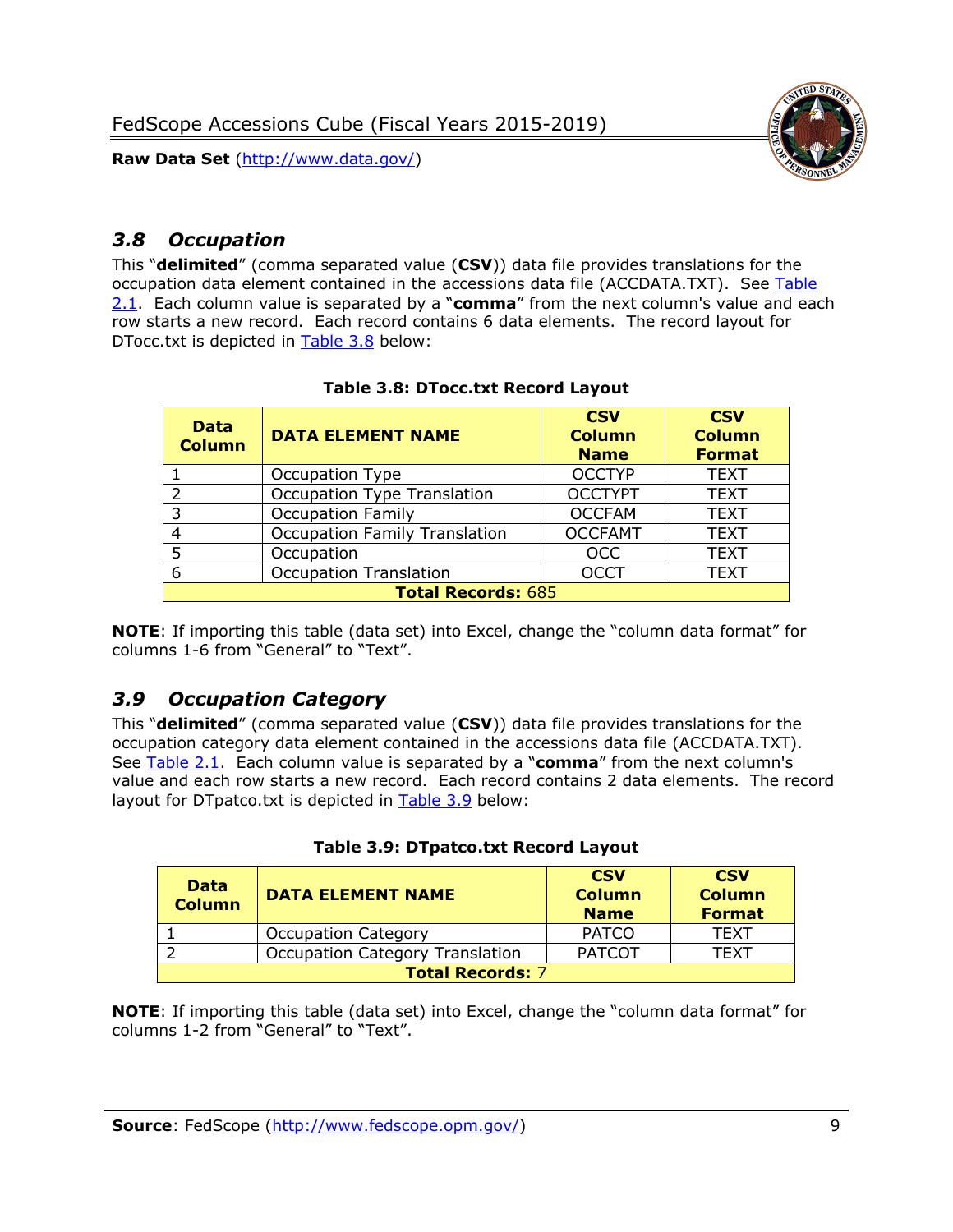

## <span id="page-10-0"></span>*3.10 Pay Plan & Grade*

This "**delimited**" (comma separated value (**CSV**)) data file provides translations for the pay plan & grade data element contained in the accessions data file (ACCDATA.TXT). See [Table](#page-4-0)  [2.1.](#page-4-0) Each column value is separated by a "**comma**" from the next column's value and each row starts a new record. Each record contains 7 data elements. The record layout for DTppgrd.txt is depicted in [Table 3.10](#page-10-2) below:

<span id="page-10-2"></span>

| <b>Data</b><br><b>Column</b> | <b>DATA ELEMENT NAME</b>   | <b>CSV</b><br><b>Column</b><br><b>Name</b> | <b>CSV</b><br><b>Column</b><br><b>Format</b> |  |
|------------------------------|----------------------------|--------------------------------------------|----------------------------------------------|--|
|                              | Pay Plan Type              | <b>PPTYP</b>                               | <b>TEXT</b>                                  |  |
| $\mathcal{D}$                | Pay Plan Type Translation  | <b>PPTYPT</b>                              | <b>TEXT</b>                                  |  |
| 3                            | Pay Plan Group             | <b>PPGROUP</b>                             | <b>TEXT</b>                                  |  |
| 4                            | Pay Plan Group Translation | <b>PPGROUPT</b>                            | <b>TEXT</b>                                  |  |
| 5                            | Pay Plan                   | <b>PAYPLAN</b>                             | <b>TEXT</b>                                  |  |
| 6                            | Pay Plan Translation       | <b>PAYPLANT</b>                            | <b>TEXT</b>                                  |  |
|                              | Pay Plan & Grade           | <b>PPGRD</b>                               | <b>TEXT</b>                                  |  |
| <b>Total Records: 1,033</b>  |                            |                                            |                                              |  |

#### **Table 3.10: DTppgrd.txt Record Layout**

**NOTE**: If importing this table (data set) into Excel, change the "column data format" for columns 1-7 from "General" to "Text".

#### <span id="page-10-1"></span>*3.11 Salary Level*

This "**delimited**" (comma separated value (**CSV**)) data file provides translations for the salary level data element contained in the accessions data file (ACCDATA.TXT). See Table [2.1.](#page-4-0) Each column value is separated by a "**comma**" from the next column's value and each row starts a new record. Each record contains 2 data elements. The record layout for DTpaylvl.txt is depicted in [Table 3.11](#page-10-3) below:

<span id="page-10-3"></span>

| <b>Data</b><br><b>Column</b> | <b>DATA ELEMENT NAME</b>        | <b>CSV</b><br><b>Column</b><br><b>Name</b> | <b>CSV</b><br><b>Column</b><br><b>Format</b> |
|------------------------------|---------------------------------|--------------------------------------------|----------------------------------------------|
|                              | Salary Level                    | <b>SALLVL</b>                              | TFXT                                         |
|                              | <b>Salary Level Translation</b> | <b>SALLVLT</b>                             | TFXT                                         |
| <b>Total Records: 26</b>     |                                 |                                            |                                              |

|  |  | Table 3.11: DTsallvl.txt Record Layout |  |
|--|--|----------------------------------------|--|
|  |  |                                        |  |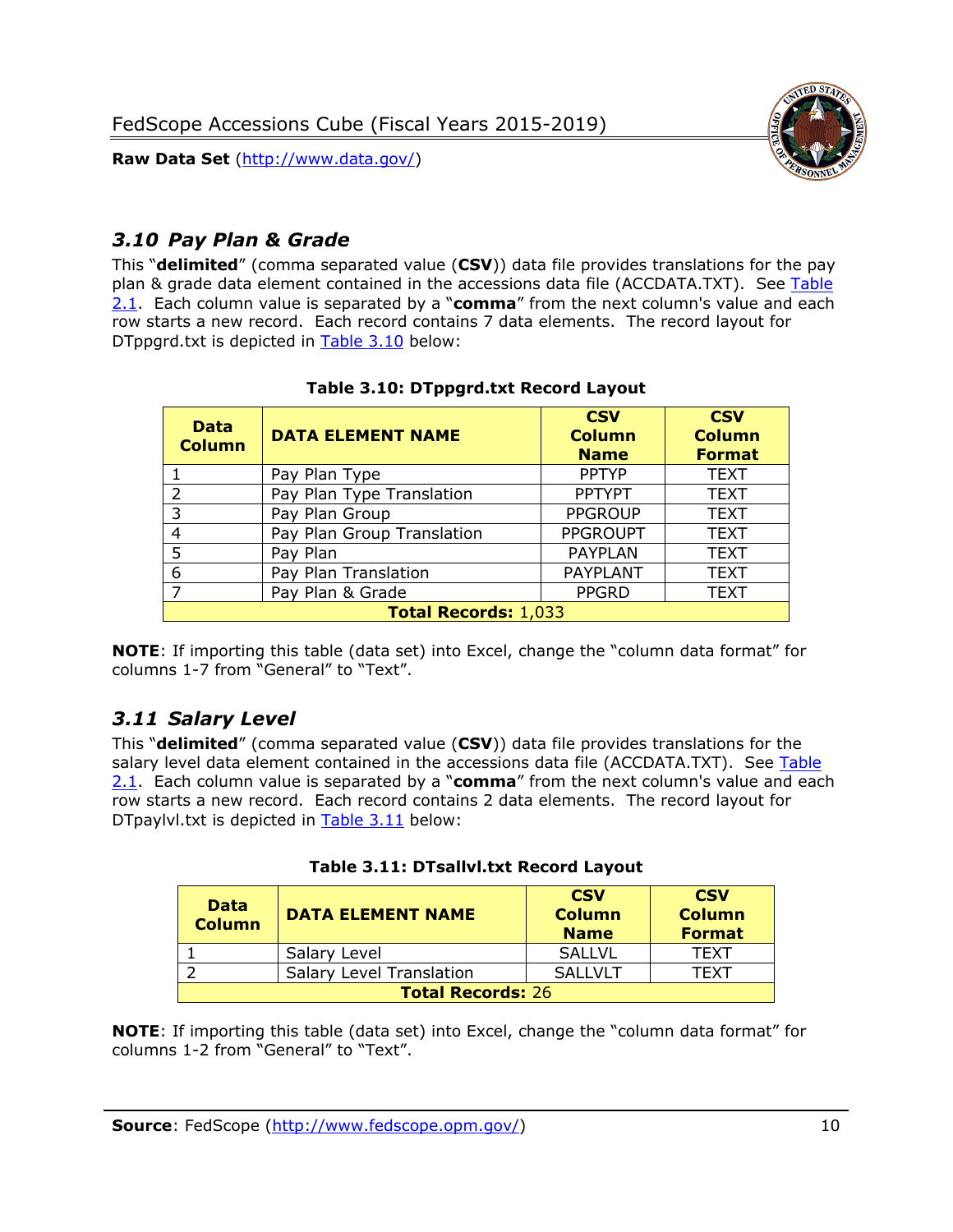

## <span id="page-11-0"></span>*3.12 Type of Appointment*

This "**delimited**" (comma separated value (**CSV**)) data file provides translations for the type of appointment data element contained in the accessions data file (ACCDATA.TXT). See [Table 2.1.](#page-4-0) Each column value is separated by a "**comma**" from the next column's value and each row starts a new record. Each record contains 4 data elements. The record layout for DTtoa.txt is depicted in [Table 3.12](#page-11-2) below:

<span id="page-11-2"></span>

| <b>Data</b><br><b>Column</b> | <b>DATA ELEMENT NAME</b>             | <b>CSV</b><br><b>Column</b><br><b>Name</b> | <b>CSV</b><br><b>Column</b><br><b>Format</b> |  |
|------------------------------|--------------------------------------|--------------------------------------------|----------------------------------------------|--|
|                              | Type of Appointment Type             | <b>TOATYP</b>                              | <b>TEXT</b>                                  |  |
|                              | Type of Appointment Type Translation | <b>TOATYPT</b>                             | <b>TEXT</b>                                  |  |
| 3                            | Type of Appointment                  | TOA                                        | <b>TEXT</b>                                  |  |
|                              | Type of Appointment Translation      | <b>TOAT</b>                                | <b>TEXT</b>                                  |  |
| <b>Total Records: 22</b>     |                                      |                                            |                                              |  |

#### **Table 3.12: DTtoa.txt Record Layout**

**NOTE**: If importing this table (data set) into Excel, change the "column data format" for columns 1-4 from "General" to "Text".

#### <span id="page-11-1"></span>*3.13 Work Schedule*

This "**delimited**" (comma separated value (**CSV**)) data file provides translations for the work schedule data element contained in the accessions data file (ACCDATA.TXT). See [Table 2.1.](#page-4-0) Each column value is separated by a "**comma**" from the next column's value and each row starts a new record. Each record contains 4 data elements. The record layout for DTwrksch.txt is depicted in [Table 3.13](#page-11-3) below:

<span id="page-11-3"></span>

| <b>Data</b><br><b>Column</b> | <b>DATA ELEMENT NAME</b>       | <b>CSV</b><br><b>Column</b><br><b>Name</b> | <b>CSV</b><br><b>Column</b><br><b>Format</b> |
|------------------------------|--------------------------------|--------------------------------------------|----------------------------------------------|
|                              | Work Schedule Type             | <b>WSTYP</b>                               | <b>TEXT</b>                                  |
|                              | Work Schedule Type Translation | <b>WSTYPT</b>                              | <b>TEXT</b>                                  |
|                              | Work Schedule                  | <b>WORKSCH</b>                             | <b>TEXT</b>                                  |
|                              | Work Schedule Translation      | <b>WORKSCHT</b>                            | <b>TEXT</b>                                  |
| <b>Total Records: 13</b>     |                                |                                            |                                              |

#### **Table 3.13: DTwrksch.txt Record Layout**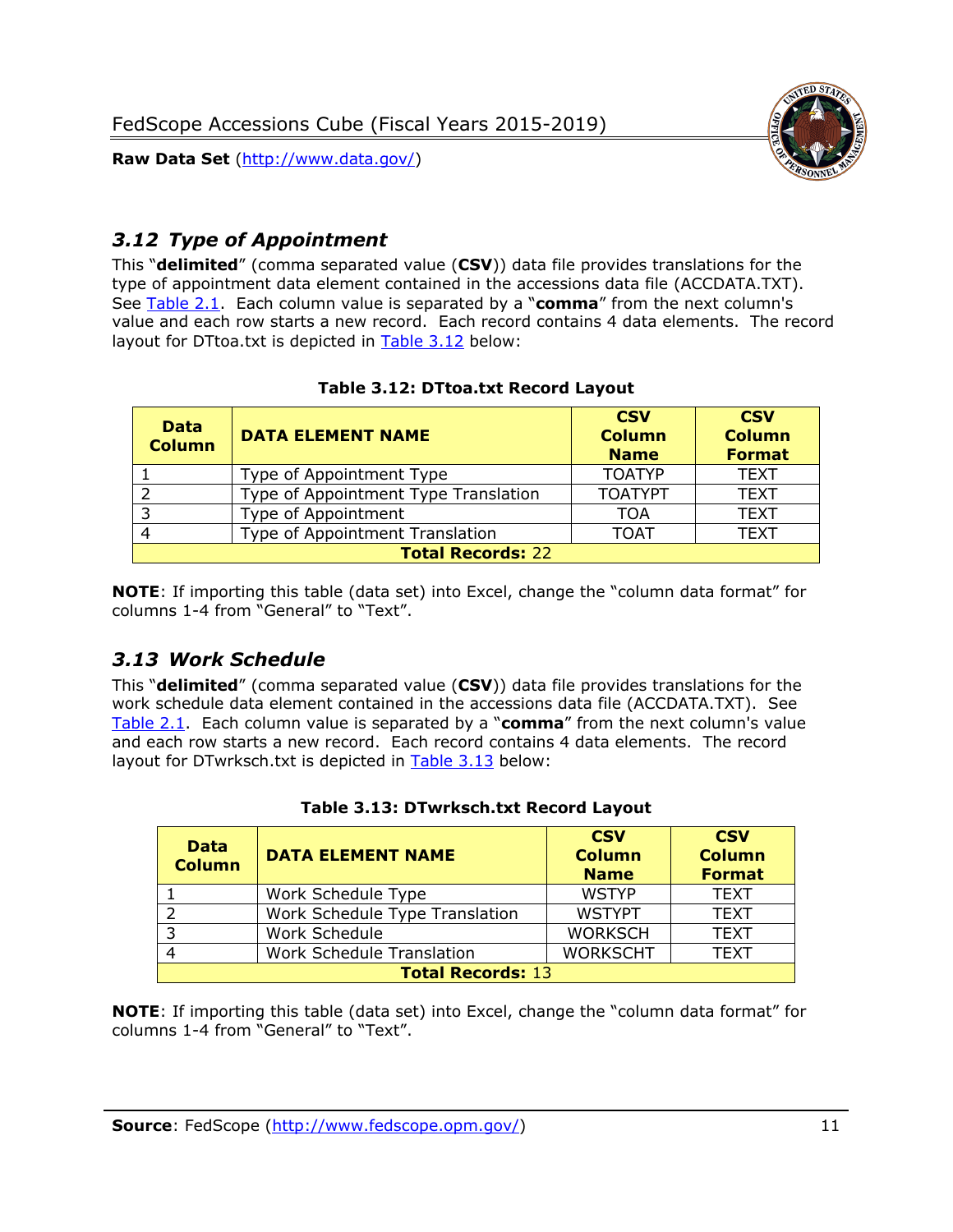FedScope Accessions Cube (Fiscal Years 2015-2019)

**Raw Data Set** (http://www.data.gov/)



## <span id="page-12-0"></span>*3.14 Count*

There is no translation file for this data element. Every record in the accessions population data file (ACCDATA.TXT) contains a value of "1" for this field. See Chapter  $4.15$  for definition of [Count.](#page-16-2)

## <span id="page-12-1"></span>*3.15 Average Salary*

There is no translation file for this data element. See Chapter  $4.16$  for definition of Average **Salary** 

### <span id="page-12-2"></span>*3.16 Average Length of Service*

There is no translation file for this data element. See Chapter  $4.17$  for definition of Average [Length of Service.](#page-16-4)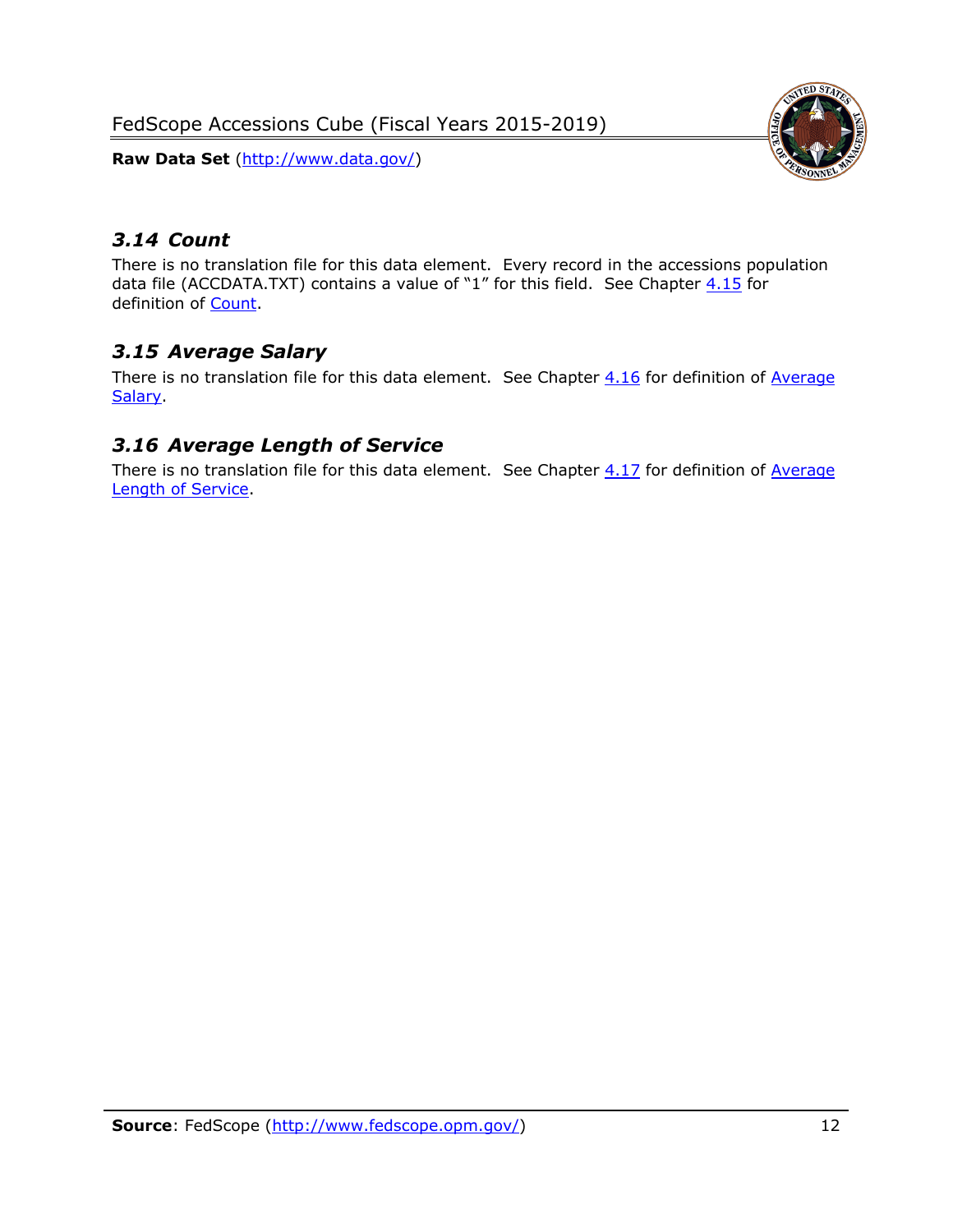

## <span id="page-13-0"></span>**4 DATA DEFINITIONS**

#### <span id="page-13-1"></span>*4.1 Agency*

<span id="page-13-2"></span>The employing organization.

#### *4.2 Accessions*

A personnel action resulting in the addition of an employee to an agency's staff. For the purposes of FedScope, restorations and returns to duty are excluded. The following types of accessions are included:

#### 1. **Transfers-In**

Movement of a single employee, or group of employees, from another agency with a break in service of 3 days or less.

- a. *Individual Transfer* Transfer-in of an individual employee.
- b. *Mass Transfer* Transfer-in of a group whose function was transferred to another agency.

#### IMPORTANT:

Employees in the following situations are counted as new hires rather than transfers-in:

- a. Employees who moved from an Excepted Service position.
- b. Employees who moved from one type of Federal service to another (e.g., left a Competitive Service position in one agency to take an Excepted or Senior Executive Service position at another agency).

As a result from (a) and (b) above, the transfer-in count in the accession cube will usually be lower than the transfer-out count in the separation cube.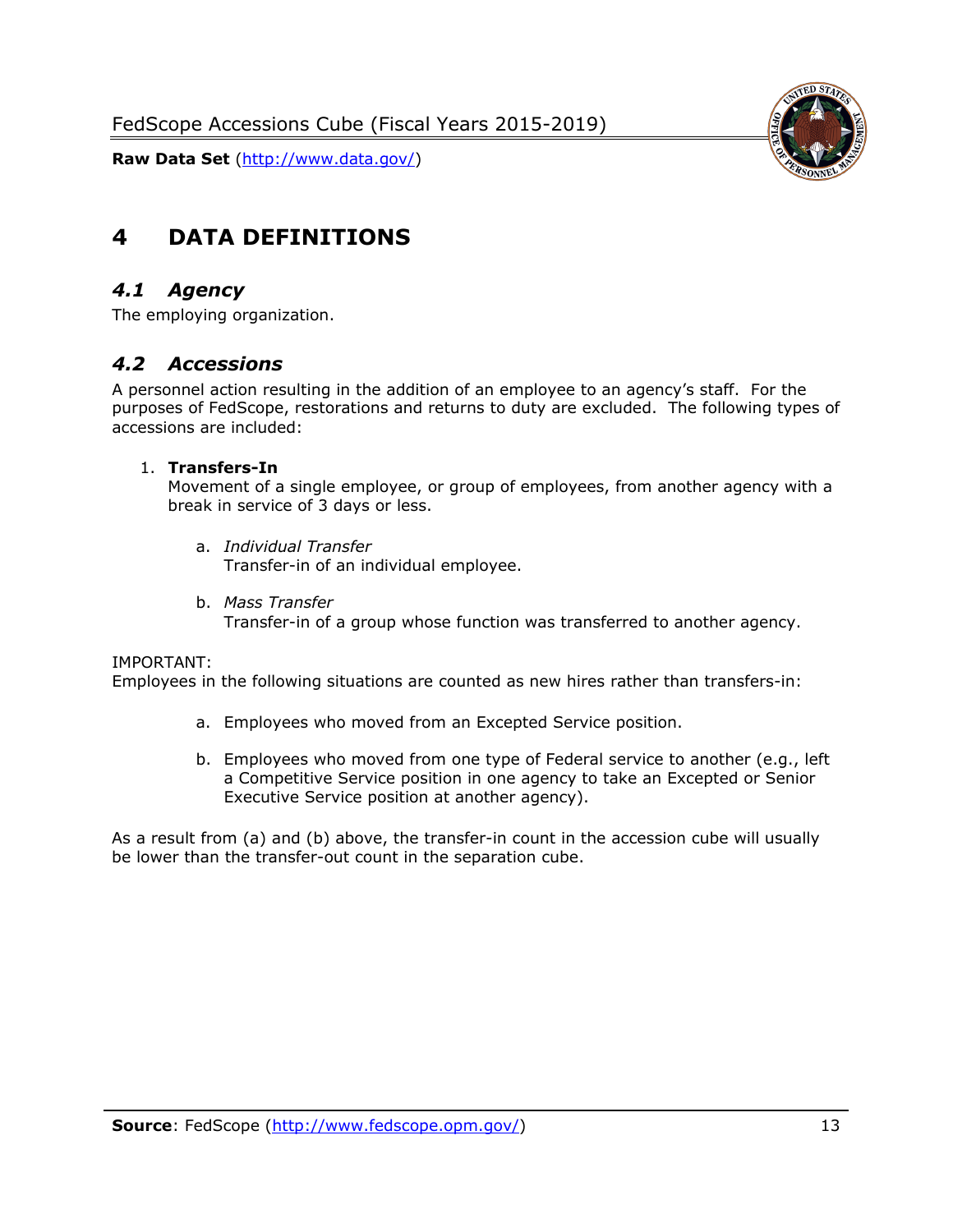

#### 2. **New Hires**

Appointment of an employee from outside of the Federal government; a transfer-in from an Excepted Service position or a transfer-in from one type of Federal service to another (e.g. left a Competitive Service position in one agency to take an Excepted or Senior Executive Service position at another agency).

- a. *Competitive Service Appointment* Appointment to a position that is governed by civil service law, but not a part of the Senior Executive Service.
- b. *Excepted Service Appointment* Appointment to a position that is not part of the Competitive Service or Senior Executive Service. These positions are exempt by law, Executive order, and OPM regulation.
- c. *Senior Executive Service* Appointment to a managerial or supervisory position above the GS-15 level in which the employee performs executive functions. These positions do not require Presidential or congressional approval.

## <span id="page-14-0"></span>*4.3 Date*

<span id="page-14-1"></span>The date (YYYYMM format) of the personnel action ("Transfer-Ins" and "New Hires").

## *4.4 Age*

An employee's age. Age is displayed in five-year intervals, except for an initial interval of less than 20 years and a final interval of 65 years or more.

#### <span id="page-14-2"></span>*4.5 General Schedule & Equivalent Grade*

The General Schedule grade for pay plans in the General Schedule and Equivalent pay plan category (See [Pay Plan & Grade\)](#page-10-0).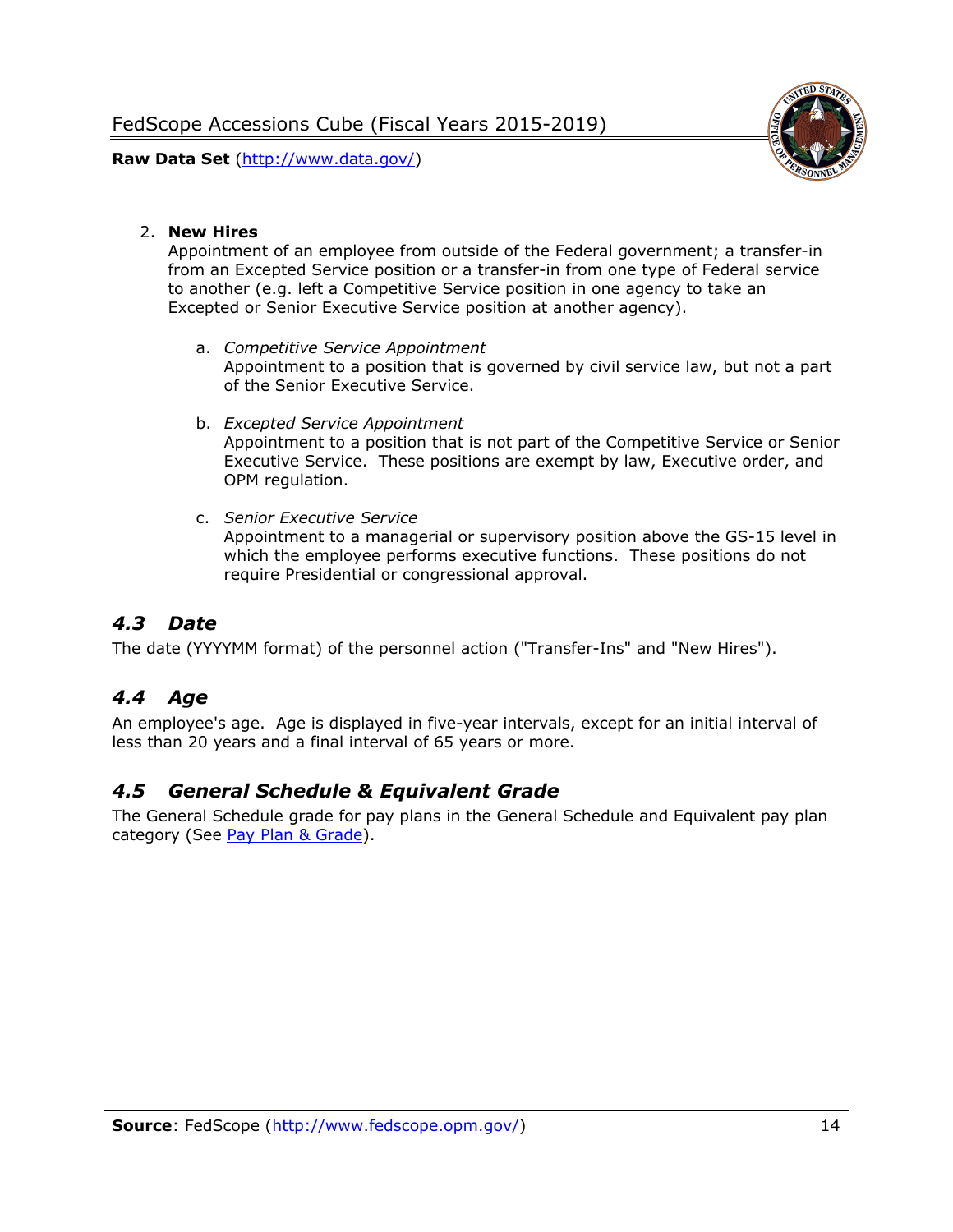

#### <span id="page-15-0"></span>*4.6 Length of Service*

The number of years of Federal civilian employment, creditable military service, and other service made creditable by specific legislation. Length of service is grouped by five-year intervals, except for:

- a. the initial intervals of less than 1 year, 1-2 years, and 3-4 years and
- b. the final interval of 35 years or more.

#### <span id="page-15-1"></span>*4.7 Location*

The official duty station of an employee. Locations in the United States are defined in terms of states. Locations outside the United States are defined in terms of countries and U.S. territories.

#### <span id="page-15-2"></span>*4.8 Occupation*

<span id="page-15-3"></span>An employee's occupation as defined by the Office of Personnel Management (OPM).

#### *4.9 Occupation Category*

Occupational categories are defined by the educational requirements of the occupation and the subject matter and level of difficulty or responsibility of the work.

#### <span id="page-15-4"></span>*4.10 Pay Plan & Grade*

The pay system and, where applicable, the grade used to determine an employee's basic pay rate. Grade denotes a hierarchical position in a pay plan and is sometimes referred to as level, class, rank, or pay band.

#### <span id="page-15-5"></span>*4.11 Salary Level*

An employee's adjusted basic pay, which is an annualized rate of pay. Adjusted basic pay is the sum of an employee's rate of basic pay plus any locality comparability payment and/or special pay adjustment for law enforcement officers. Salaries are grouped by \$10,000 intervals, except for an initial interval of less than \$20,000 and a final interval of \$180,000 or more.

An employee's actual earnings may be more or less than the annualized rate because of factors such as overtime, shift differentials, less than full time work, or leave without pay.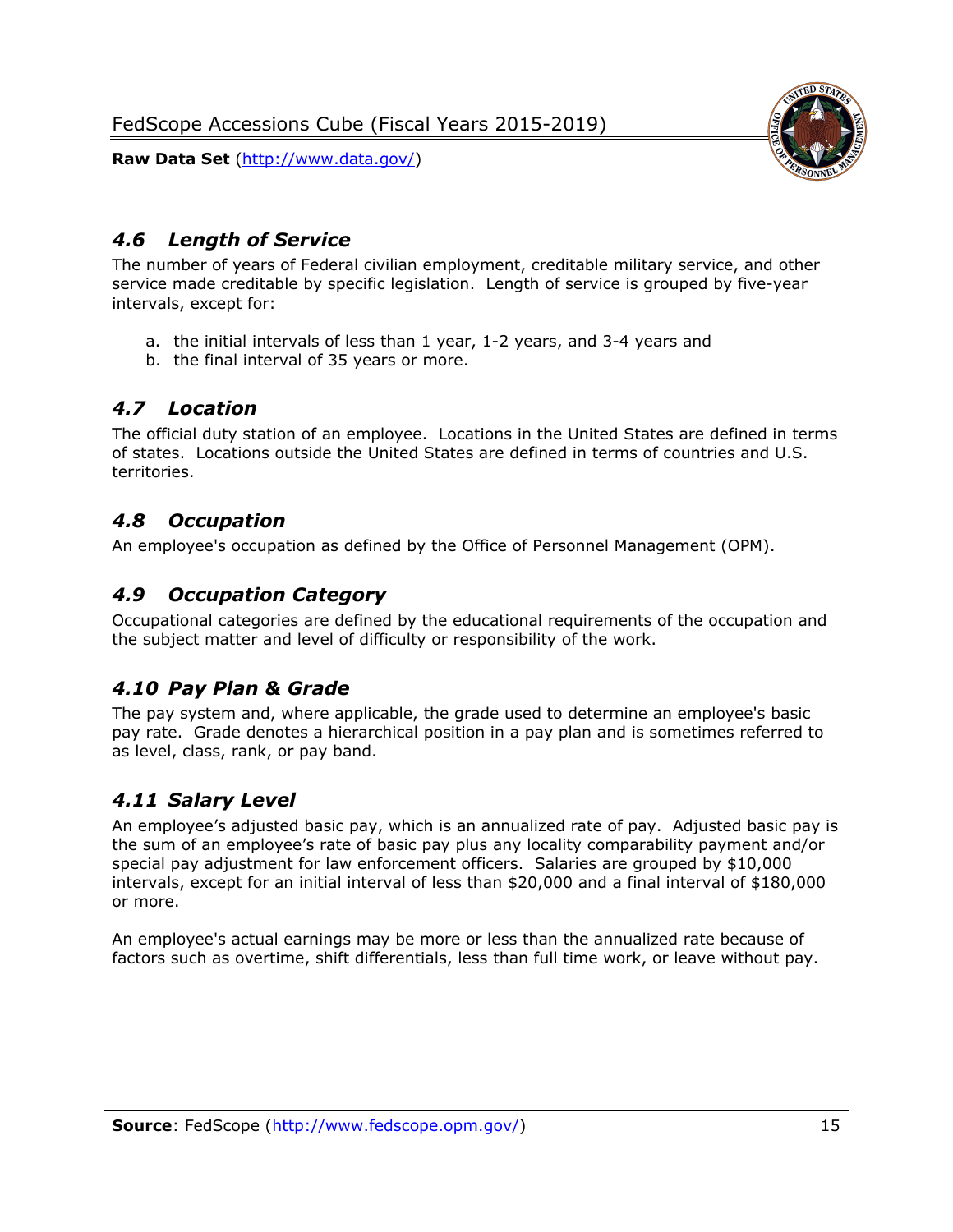



#### <span id="page-16-0"></span>*4.12 Type of Appointment*

<span id="page-16-1"></span>An employee's appointment in terms of permanence and competitiveness.

#### *4.13 Work Schedule*

<span id="page-16-2"></span>The time basis on which an employee is scheduled to work.

#### *4.14 Count*

A measure representing the number of personnel actions ("Transfer-Ins" and "New Hires") that have taken place within a given fiscal year.

### <span id="page-16-3"></span>*4.15 Average Salary*

A measure representing the average adjusted basic pay, an annualized rate of pay. Adjusted basic pay is the sum of an employee's rate of basic pay and any locality comparability payment and/or special pay adjustment for law enforcement officers.

An employee's actual earnings may be more or less than the annualized rate because of factors such as overtime, shift differentials, less than full time work, or leave without pay.

Invalid salary values are excluded from the average. A large number of invalid values could invalidate the average. To obtain counts of invalid values, display the data using the Salary Level dimension (See [Salary Level\)](#page-15-5).

## <span id="page-16-4"></span>*4.16 Average Length of Service*

A measure representing the average number of years of Federal civilian employment and creditable military service.

Invalid values are excluded from the average. A large number of invalid values could invalidate the average. To obtain counts of invalid values, display the data using the Length of Service dimension (See [Length of Service\)](#page-15-0).